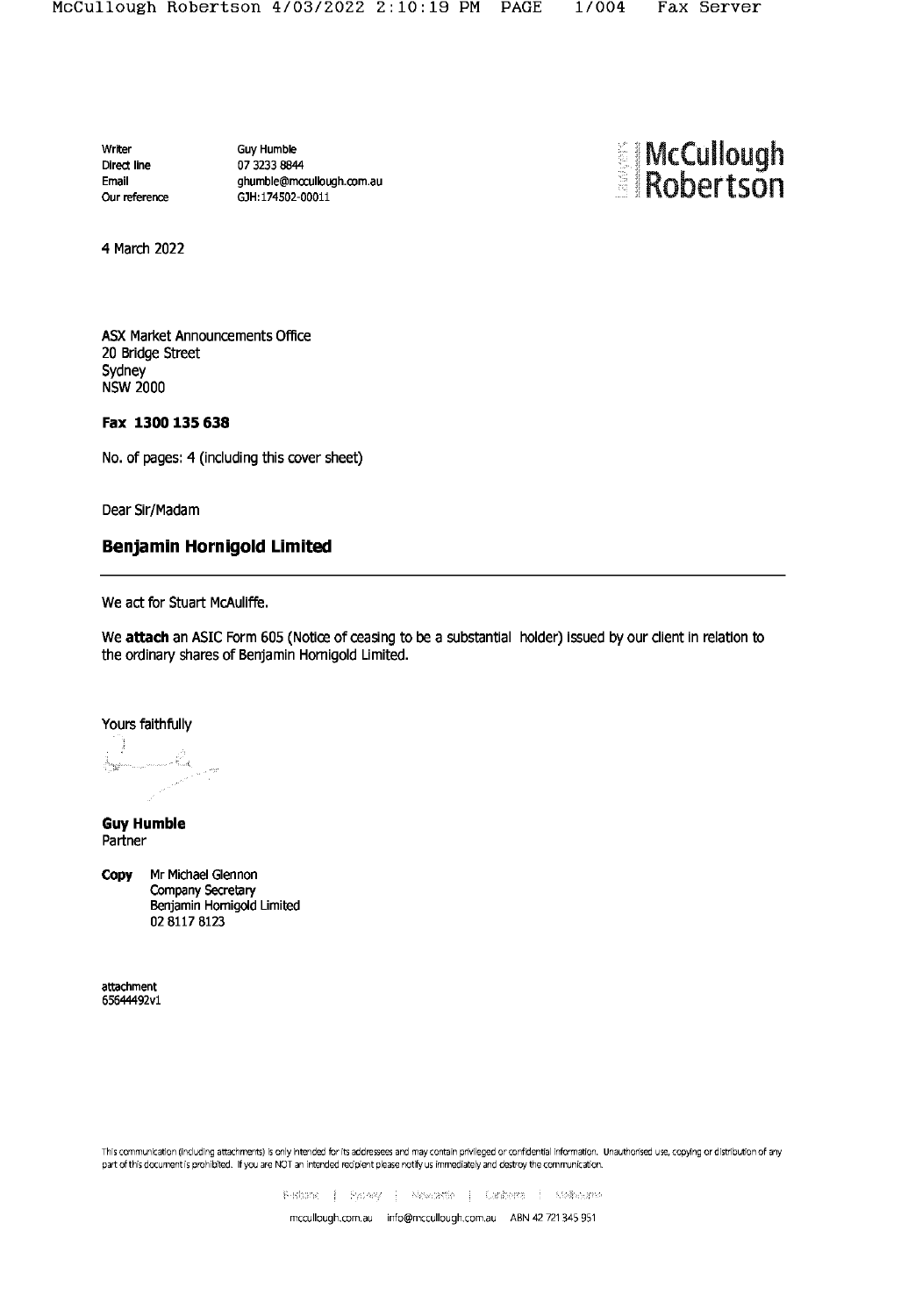605 Page 1 of 2 15 July 2001

## **Form 605**

**Corporations Act 2001** Section 671B

## Notice of ceasing to be a substantial holder

| To Company Name/Scheme                          | Benjamin Hornigold Limited |            |  |
|-------------------------------------------------|----------------------------|------------|--|
| <b>ACN/ARSN</b>                                 | 614 854 045                |            |  |
|                                                 |                            |            |  |
| 1. Details of substantial holder (1)            |                            |            |  |
| Name                                            | Stuart McAuliffe           |            |  |
| ACN/ARSN (if applicable)                        |                            |            |  |
|                                                 |                            |            |  |
| The holder ceased to be a substantial holder on |                            | 16/2/2022  |  |
| The previous notice was given to the company on |                            | 26/07/2021 |  |
| The previous notice was dated                   |                            | 26/7/2021  |  |

#### 2. Changes in relevant interests

Particulars of each change in, or change in the nature of, a relevant interest (2) of the substantial holder or an associate (3) in voting<br>securities of the company or scheme, since the substantial holder was last required scheme are as follows:

| Date of<br>change | Person whose<br>relevant interest<br>changed | Nature of change (4)   | Consideration given in<br>relation to change (5) | Class (6) and<br>number of<br>securities affected | Person's votes<br>affected |
|-------------------|----------------------------------------------|------------------------|--------------------------------------------------|---------------------------------------------------|----------------------------|
|                   |                                              | Refer to<br>Annexure A |                                                  |                                                   |                            |
|                   |                                              |                        |                                                  |                                                   |                            |
|                   |                                              |                        |                                                  |                                                   |                            |

#### 3. Changes in association

The persons who have become associates (3) of, ceased to be associates of, or have changed the nature of their association (7) with, the substantial holder in relation to voting interests in the company or scheme are as follows:

| Name and ACN/ARSN (if applicable) Nature of association |    |  |
|---------------------------------------------------------|----|--|
| NA                                                      | NA |  |
|                                                         |    |  |

#### 4. Addresses

The addresses of persons named in this form are as follows:

| Name                    | Address                                |  |  |
|-------------------------|----------------------------------------|--|--|
| <b>Stuart McAuliffe</b> | 146 Union Street, Spring Hill QLD 4000 |  |  |
|                         |                                        |  |  |

# Signature

| print name | <b>Stuart McAuliffe</b>                                                              | capacity |          |
|------------|--------------------------------------------------------------------------------------|----------|----------|
| sign here  | ್ಷ <i>ವ್ಯಾಸಾದ್</i> <sup>ಚಕ್ರ</sup> ಿ<br>s a universitation.<br>Confliction of the Co | date     | 4/3/2022 |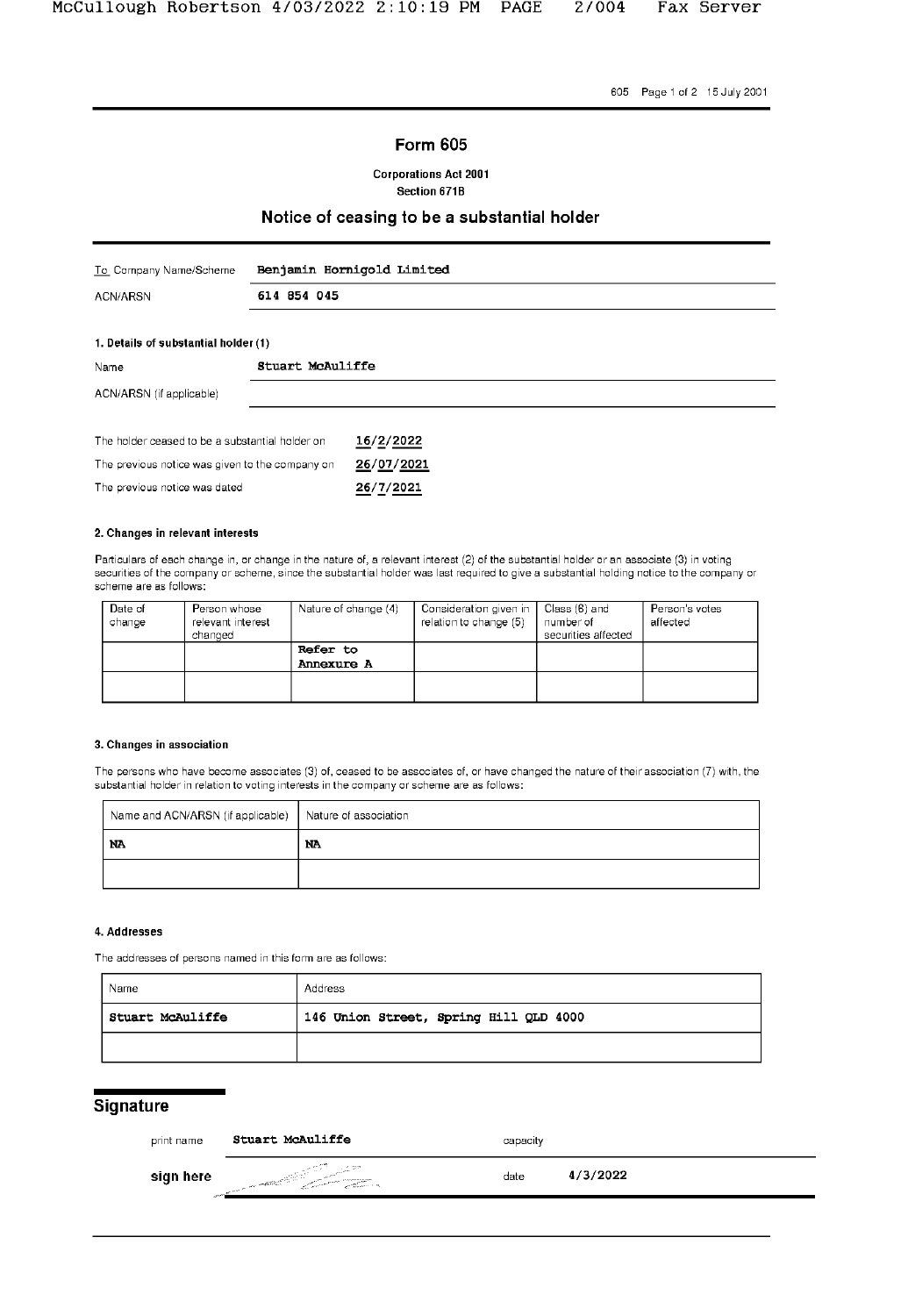Fax Server

605 Page 2 of 2 15 July 2001

#### **DIRECTIONS**

- If there are a number of substantial holders with similar or related relevant interests (eg. a corporation and its related corporations, or the  $(1)$ manager and trustee of an equity trust), the names could be included in an annexure to the form. If the relevant interests of a group of persons are essentially similar, they may be referred to throughout the form as a specifically named group if the membership of each group, with the names and addresses of members is clearly set out in paragraph 4 of the form.
- (2) See the definition of "relevant interest" in sections 608 and 671B(7) of the Corporations Act 2001.
- See the definition of "associate" in section 9 of the Corporations Act 2001.  $(3)$
- $(4)$ Include details of:
	- $(a)$ any relevant agreement or other circumstances because of which the change in relevant interest occurred. If subsection 671B(4) applies, a copy of any document setting out the terms of any relevant agreement, and a statement by the person giving full and accurate details of any contract, scheme or arrangement, must accompany this form, together with a written statement certifying this contract, scheme or arrangement; and
	- any qualification of the power of a person to exercise, control the exercise of, or influence the exercise of, the voting powers or  $(b)$ disposal of the securities to which the relevant interest relates (indicating clearly the particular securities to which the qualification applies).

See the definition of "relevant agreement" in section 9 of the Corporations Act 2001.

- Details of the consideration must include any and all benefits, money and other, that any person from whom a relevant interest was  $(5)$ acquired has, or may, become entitled to receive in relation to that acquisition. Details must be included even if the benefit is conditional on the happening or not of a contingency. Details must be included of any benefit paid on behalf of the substantial holder or its associate in relation to the acquisitions, even if they are not paid directly to the person from whom the relevant interest was acquired.
- (6) The voting shares of a company constitute one class unless divided into separate classes.
- (7) Give details, if appropriate, of the present association and any change in that association since the last substantial holding notice.